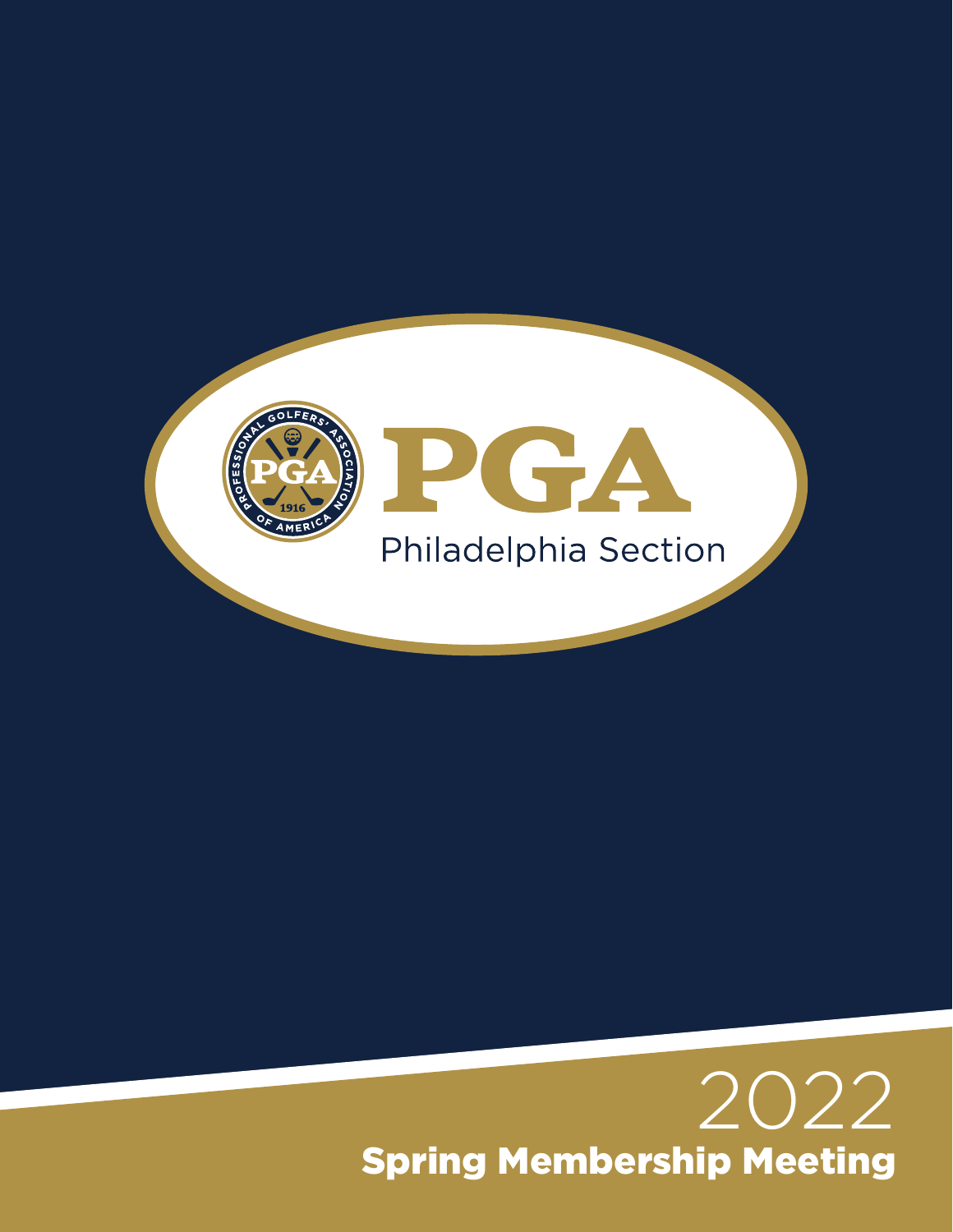# **Philadelphia PGA Section**

The Philadelphia PGA Section, covering eastern Pennsylvania, southern New Jersey and Delaware, is one of 41 geographical managing entities of the PGA of America. This Section manages nearly 900 PGA Members and Associates who are employed at over 590 golf facilities in our region.

### **Officers**

|                                                   | President Patrick Shine, PGA     |
|---------------------------------------------------|----------------------------------|
|                                                   | Vice President Chip Richter, PGA |
|                                                   | Secretary Bob Hennefer, PGA      |
| Director of Section Affairs Dustin McCormick, PGA |                                  |
| Director of Tournaments Eric Kennedy, PGA         |                                  |
| Honorary President Jeff Kiddie, PGA               |                                  |

### **Board of Directors**

|                             | District 1 Kevin Duffy, PGA         |
|-----------------------------|-------------------------------------|
| <b>District 2</b>           | Anthony Malizia, PGA                |
| District 3                  | Brett Nelson, PGA                   |
| <b>District 4</b>           | Mike Molino, PGA                    |
| <b>District 5</b>           | Gerald Davis, PGA; Dean Kandle, PGA |
| <b>District 6</b>           |                                     |
| <b>Independent Director</b> | Eleanor Good                        |

### **Central Counties Chapter**

President Judd Caruso, PGA

# **Philadelphia Assistants' Organization**

Co-Chairs Keith Clawson, PGA; Jeff Kiddie, PGA

### **Staff**

| <b>Executive Director</b><br>Geoffrey Surrette, PGA             |  |
|-----------------------------------------------------------------|--|
| <b>Assistant Executive Director</b><br><b>Barbara Creveling</b> |  |
| <b>Courtney Curcio</b>                                          |  |
| Brian Schulte, PGA                                              |  |
| Matt Frey, PGA                                                  |  |
| Leilyn Nowacysnski                                              |  |
| Sue Unger                                                       |  |
| Gervon Williams                                                 |  |
| Joshua Monkres, Joe Sponheimer                                  |  |
| Erin Martin                                                     |  |
|                                                                 |  |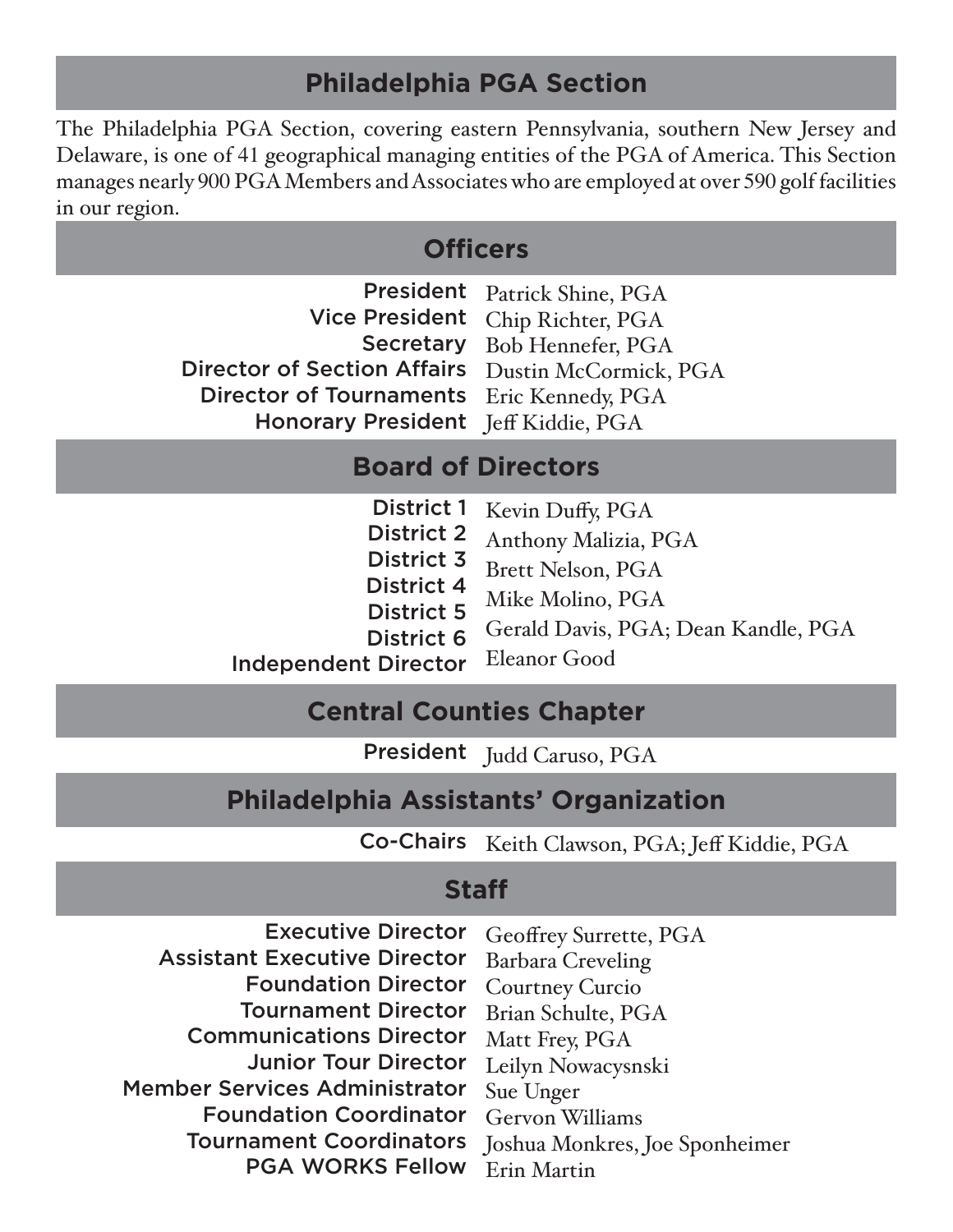# **President's Report**

N of sure about all of you but this winter<br>Hopefully all of you were able to connect with offseason seemed to go by too quickly! Hopefully all of you were able to connect with family and friends, learned something new and found time to focus on yourself. Spring is the "mulligan" of being a northeastern PGA Professional, taking all the lessons learned from last season and being able to implement into your current operations.

We still find ourselves amid a historic resurgence in golf with no signs of slowing down. We are very fortunate to have an awesome opportunity and responsibility as stewards of this game. When I spoke during our fall meeting just a few months ago, my message was focused on the importance of recruitment and retention of golfers and PGA Professionals. The main ingredient in this puzzle are golfers, and they are coming out in droves! This growing population includes record amounts of women, youth, and minority golfers. Will we take all that we have learned over the last two years and begin to create new norms for how we work, how we coach, how we find time for our friends and family, and how we engage and attract golfers?

While some things have changed, some things never change…the Philadelphia PGA Section needs you! I get it, we all are busy! But now more than ever we need your support, and you can help in so many ways, including:

- Voulunteer on a Section committee
- Support our partners
- Promote the Philadelphia PGA Junior Tour at your facility
- Host a Philadelphia PGA Junior Tour event
- Volunteer for PGA REACH Philadelphia events
- Mentor fellow PGA Professionals
- Continue to share your knowledge
- Volunteer for the PGA WORKS Collegiate Championship (April 30 - May 4) at Union League Liberty Hill / Union League G.C. at Torresdale

We want to hear from you about your successes and contributions at your facility and in our communities. If there is a PGA Professional doing great work in service to the game or our community, please let us know. Send those impactful stories to our Section Communications Director, Matt Frey, PGA, at mfrey@pgahq.com.

We are truly fortunate to have such a great team at the Section Office lead by our Section Executive Director Geoff Surrette, PGA. Geoff has been able to assemble a team dedicated to promoting us as PGA Professionalsm while orchestrating community outreach and educational programs for us to showcase leadership in our industry.

One last item, the most important thing above everything else is your health! We all get busy and we by nature put others first but make your health a top priority! Skin care, hydration, physical fitness, mental health, and a proper diet will help ensure we can shepherd the sport we love for years to come.

Remember what Simon Sinek says, "People don't buy "what" you do, they buy "why" you do it!"

Respectfully submitted,

Patrick Shine, PGA Philadelphia PGA Section President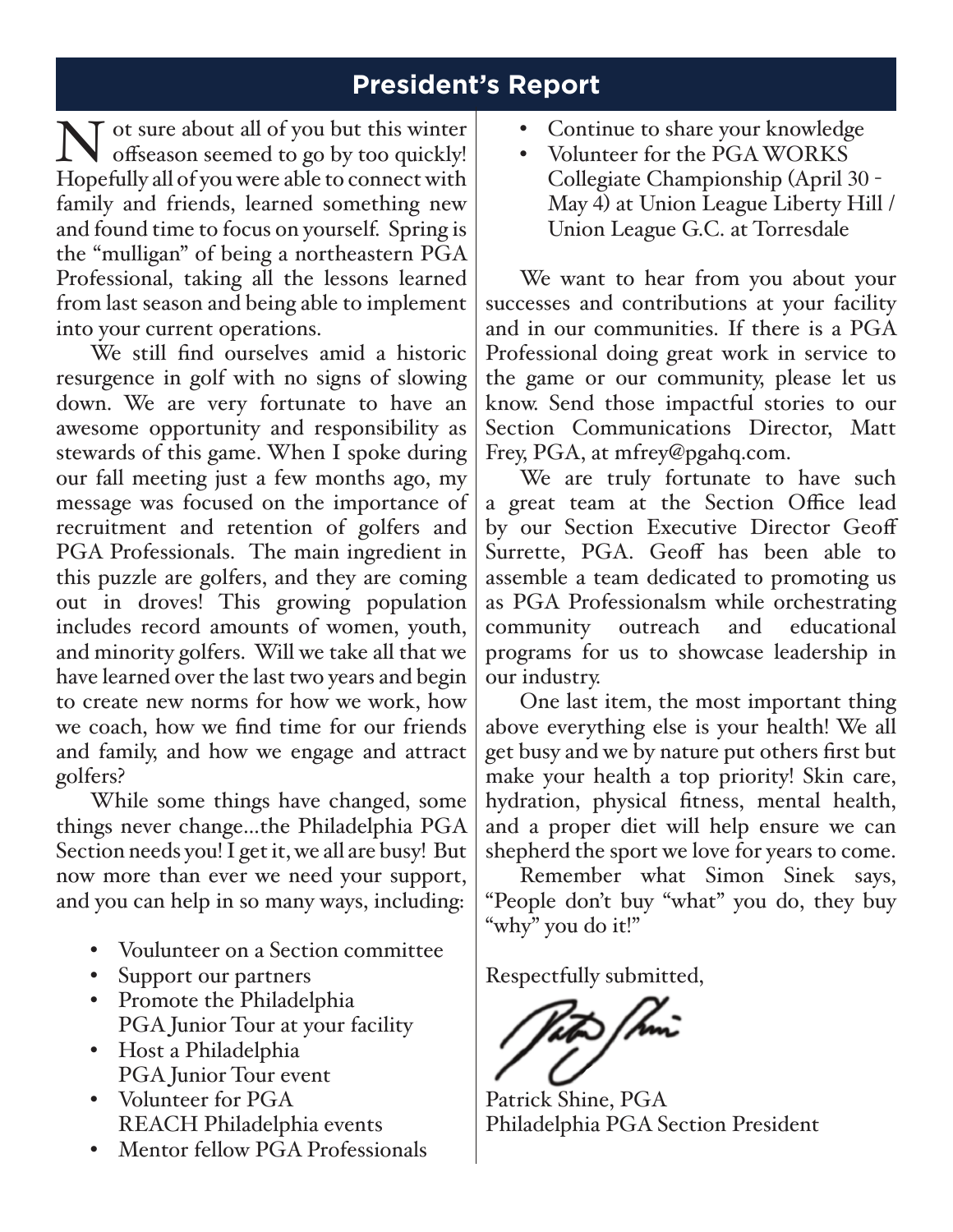### **Vice President's Report**

#### Finances

As Section Vice President, I would like to thank my fellow Executive Committee members and directors for their time and commitment to our Section. Our Section staff has continued to do such a wonderful job with keeping or finances in order through a last two years which have been a very bumpy road. I would never have guessed we would have come out of the pandemic without any major financial problems. Through all of this, and another change with the PGA of America's accounting software, Barb and Sue have been amazing and I want to thank them so much for their work everyday. In addition, thank you to all of you that donate your time to any of the Section's committees and or any of the growth of the game initiatives. Finally, thank you to all of you who provide our Section and our Philadelphia PGA Junior Tour access to your facilities for tournaments and seminars.

Our new PGA Secretary, Mr. Don Rea, PGA, started a monthly Secretary to Secretary call where he and the 41 Section secretaries are able to speak for an hour about what is going on at a national level; we are able to exchange ideas with other Sections about what is working and what some of our best practices are. Don promised to open up the lines of communication and he has delivered on that promise. Recently, John Lindert, PGA, has started a quarterly Vice Presidents call, which largely focuses on the financial matters of the Association as well as at the Section level. You should be aware that I have seen a major effort to communicate and be transparent from our current leadership and I hope this continues into the future. Bob Hennefer, PGA, participates in these calls as well, and if you have any questions regarding these calls and their content, please just ask either of us.

In 2020 and 2021, we faced unprecedented challenges as an industry and as well as a Section. As of this writing, it seems like we may actually be getting back to normal. The

masks are coming off, and as you will read in our tournament report, it almost seems like 2018 again with regards to how we are playing the game. What a relief!

Our Section financial outlook continues to be very strong. Haverford's balance as of 12/31/21 was \$678,519, which is a wonderful jump from 2020. Every month as your board meets on our conference call, Binney Wietlisbach reminds us that markets go up and they go down, however we saw nothing but positives in 2021. If you have been watching the news, or if you've been to the gas pump lately, it certainly seems like we are in for at least a few rough months to start 2022. However the growth we have seen the last few years has us still in a very favorable position.

I am happy to report that Philadelphia PGA Junior Tour had a very good year in 2021 and has budgeted to have another great year in <sup>2022</sup>. Leilyn Nowaczynski has taken tour's director position and I am sure she is going to do an awesome job. Thanks again to all of you who have welcomed the junior tour to your facilities in the past and in 2022. This tour is very important to the financial position of the Section as well as the future of the game.

#### Hall of Fame / Playing Legends

Twenty-twenty-one was a Playing Legends year. The class of inductees included PGA Members John Pillar, Mark Sheftic and Matthew Kowal (posthumous). Congratulations to these three inductees on their lifetime achievements in tournament

play being recognized at the highest level. This year will be a Hall of Fame year and the committee is always looking for nominations. Nomination forms will be distributed later this season and will have a deadline for submission in August.

I would like to give special thanks to the committee (Mike Cole, Jack Connolly, Leo Degisi, Harry Hammond, Pete Micklewright, John Poole, Dick Smith Sr., Pete Trenham,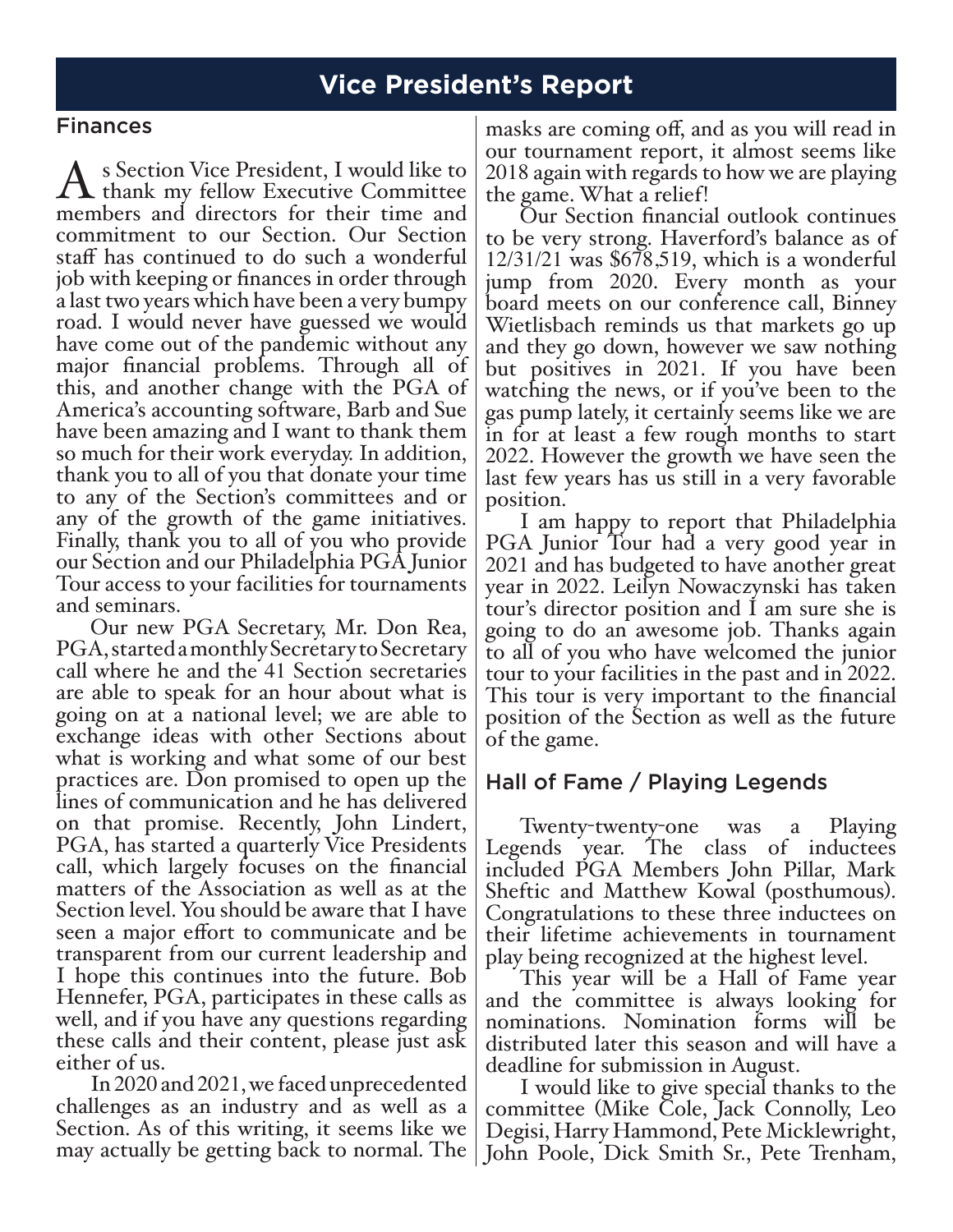# **Vice President's Report**

Geoff Surrette, and Sue Unger) for their dedication and hard work to this committee.

Recently, we formed a new Section committee; the Women's Committee incudes PGA Members Meghan Spero (chair), Bridget McLaughlin, Leila Mackie, Sara Muldoon, and Becky Dengler, and PGA REACH Philadelphia Director Courtney Curcio. The first Women's Pro-Am is scheduled for Friday, October 14 at Hershey Country Club. As a father of two girls, one of which loves the game of golf, I am pleased to see this committee looking at ways to open up opportunities for women to have more opportunities in this game and look forward

Thank you all so much for allowing me to<br>serve as your vice president and thank you to my fellow board members, and the wonderful Section staff we have for all they do to make this the best Section in the country.

Respectfully submitted,

Peter "Chip" Richter, PGA Philadelphia PGA Section Vice President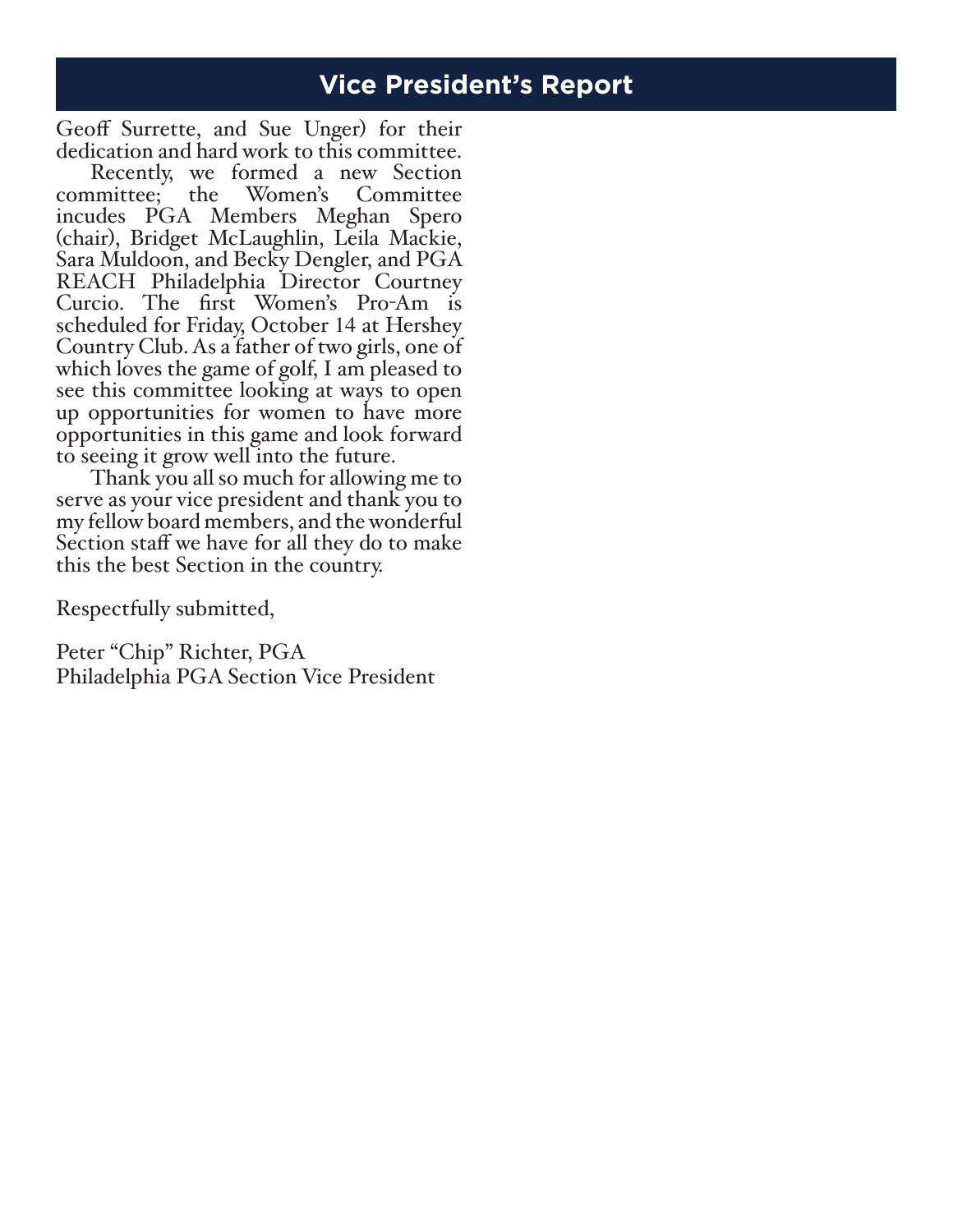### **Secretary's Report**

The role of Secretary is an Executive Officer position within the Section and primarily<br>oversees three main committees in addition to sitting on the Board of Directors – Junior<br>Golf Education Membership/Communications I wo Golf, Education, Membership/ Communications. I would like to take a moment to thank each of those PGA Section Members who have taken the time and put forth the effort to further the cause in each of these areas. I can tell you that each of these individuals has put their best foot forward to try to make our Section better. Here are the Committees and their members:

#### Junior Golf Committee

Chair: Bob Hennefer, PGA Brian Schulte, PGA Michael Caldwell, PGA Don Strassner, PGA Harry Hammond, PGA Steve Wager, PGA Joshua Monkres Chris Young, PGA Leilyn Nowaczynski

#### Education Committee

| Chair: Bob Hennefer, PGA Eric Handley, PGA |                                        |
|--------------------------------------------|----------------------------------------|
| Darren Bolton, PGA Dean Kandle, PGA        |                                        |
|                                            | Jeff Breiner, PGA Anthony Malizia, PGA |
| John Carpineta, PGA                        |                                        |
|                                            |                                        |

#### Membership / Communications Committee

Chair: Bob Hennefer, PGA Matt Frey, PGA Jeff Breiner, PGA Anthony Malizia, PGA Leo DeGisi, PGA Sean Palmer, PGA Kevin Edwards, PGA Meghan Spero, PGA

The Philadelphia Section PGA would like to inform you of the following changes in membership since the 2021 Fall Meeting:

#### Attained PGA Membership

#### N/A

#### Achieved Half Century Status

Jack Connelly, PGA Tony DeGisi, PGA Greg Felty, PGA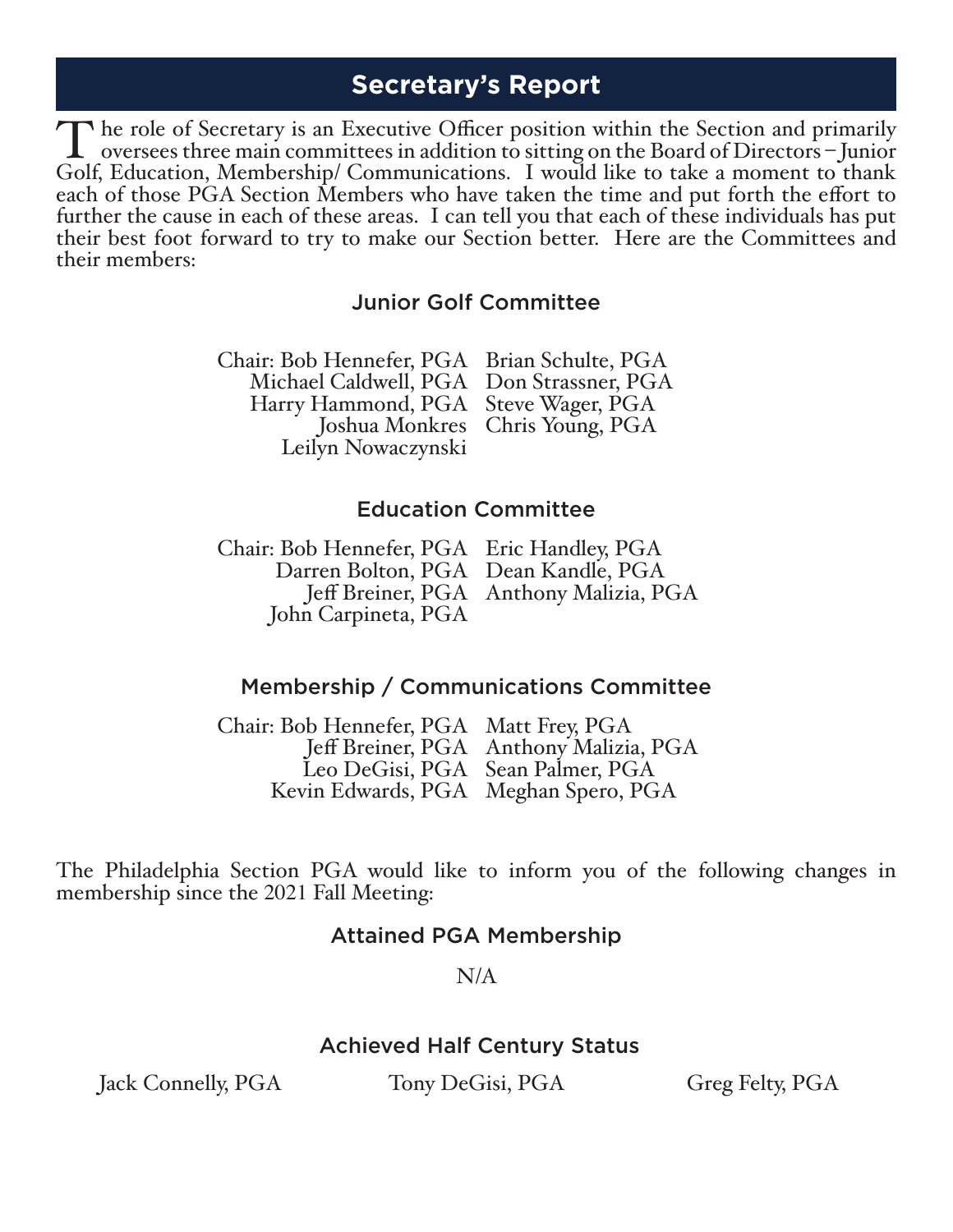### **Secretary's Report**

#### Achieved Quarter Century Status

Stephen Darcy, PGA Lance Ohrberg, PGA Matthew Dever, PGA Patrick Spang, PGA Jeff Haas, PGA Dave Seeman, PGA Jason Lamp, PGA Geoff Surrette, PGA Dave McNabb, PGA Mike Tucci, PGA Robert Millard, PGA

#### Achieved Senior Status *(as of March 29, 2021)*

Scott Allen, PGA David Smith, PGA Daniel Donohue, PGA Richard Steinmetz, PGA Christopher Matthews, PGA Carlos Wiley Darren Smith, PGA Nicholas Wolfe, PGA

#### Deceased Members

Don DeAngelis, PGA

#### First-Time PGA Head Professionals

Ross Brown, PGA Tom Koenig, PGA Steve Frederick, PGA Tyler Santacroce, PGA Jesse Hackett, PGA Alex Scarlett, PGA

#### Transfers into the Section *(as of March 1, 2022)*

Ralph Alfieri, PGA Will Blackman, PGA Jeff Carswell, PGA Chris Coleman, PGA Nick Corper Robert Fenton, PGA Michael Fischer, PGA

Chad Fleming, PGA Anthony Guidici Conor Grandin, PGA Christian Hoecker, PGA Sean Hogan, PGA Scott Johnstone Nicholas McCook Harrison McGuigan, PGA

Sasha Neufeld-Kreider John Roche Eli Reid, PGA Tyler Santacroce, PGA Beatrice Smith, PGA Chris Smith Robbie Tyler-Gonzalex Carlos Wiley

Respectfully submitted,

Bob Hennefer, PGA Philadelphia PGA Section Secretary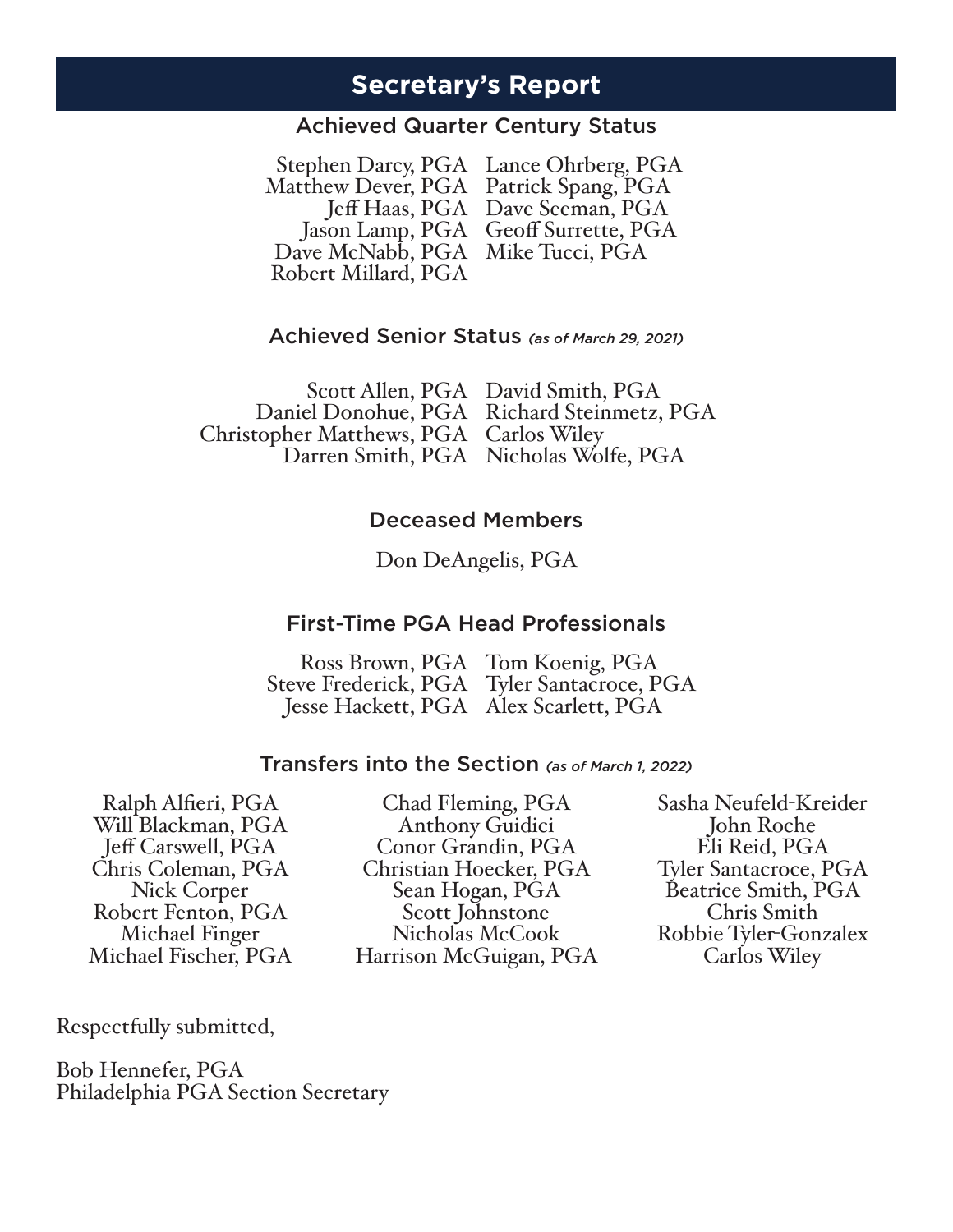# **Director of Section Affairs' Report**

The Director of Section Affairs oversees various committees including the Special Awards,<br>Teaching & Coaching, and the PGA REACH Philadelphia committees. The role helps<br>to create programs and opportunities for the PGA Prof to create programs and opportunities for the PGA Professionals in our Section, as well as to extend our reach into the community. The PGA Professionals listed in this report have all helped greatly and volunteered a significant amount of time and I am very thankful for their service.

#### Awards Committee

| Gerry Davis, PGA Jason Gebhart, PGA            |
|------------------------------------------------|
| Chris Duckett, PGA Anthony Malizia, PGA        |
|                                                |
| Chair: Dustin McCormick, PGA Bob Hennefer, PGA |

On December 7, 2021, the committee met virtually via Google Meet to select the following winners for their respective awards:

| PGA Teacher & Coach of the Year<br>David Zimmaro, PGA              |  |
|--------------------------------------------------------------------|--|
| <b>Bill Strausbaugh Award</b><br>Jeff Kiddie, PGA                  |  |
| <b>PGA Professional Development Award</b><br>Lou Guzzi, PGA        |  |
| <b>PGA Patriot Award</b><br>Jeff Breiner, PGA                      |  |
| <b>PGA Player Development Award</b><br>Justin Rinas, PGA           |  |
| <b>PGA Youth Player Development Award</b><br>Chris Young, PGA      |  |
| <b>PGA Merchandiser of the Year - Private</b><br>Mike Wood, PGA    |  |
| Eddie Perrino, PGA<br><b>PGA Merchandiser of the Year - Resort</b> |  |
| Justin Riegel PGA Assistant Jeremy Marino, PGA                     |  |
| <b>Golf Professional of the Year</b>                               |  |
| Salesperson of the Year Jerry McGoey                               |  |

Hopefully, we will be able to gather in person this year to celebrate the last two years of award winners, they no doubt deserve it! National Award nominees are recommended by the Awards Committee and finalized by the Executive Committee. We wish everyone the best of luck through that process.

In closing, I would like to thank the Board of Directors and our committees for all they do, especially the Awards Committee. I would also like to thank Geoff Surrette, PGA, and the entire Section staff for all they do for us daily during COVID-<sup>19</sup> last year, and as we navigate this upcoming year. It is challenging times for everyone, and we have the best Section staff in the country to help guide us through!

I hope everyone has a wonderful season in 2022.

Dustin McCormick, PGA Philadelphia PGA Section Director of Section Affairs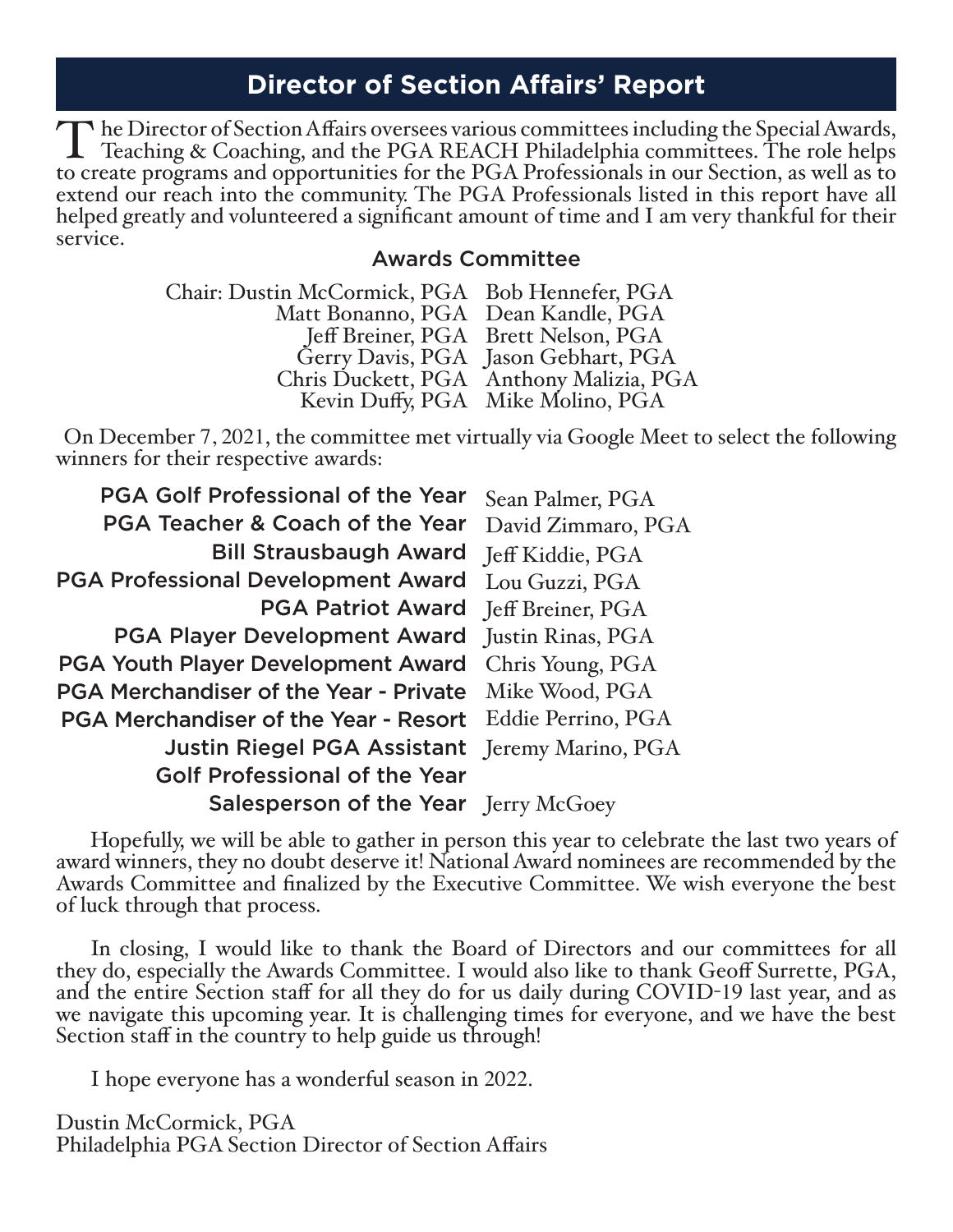# **Junior Golf Report**

 $\sqrt{ }$  e are pleased to announce that Leilyn Nowaczynski has been named Director of the Philadelphia PGA Junior Tour. Leilyn is entering her second season with the Section, having worked as a tournament coordinator for the junior tour in 2021. Please join me in congratulating Leilyn! Thank you to everyone who continues to support youth golf within our Section. Below are some highlights for the upcoming junior golf season. Please take a moment to familiarize yourself with these offerings and consider introducing them to your facility.

#### Drive, Chip & Putt

The 2021 Drive, Chip and Putt season was a success for the Philadelphia PGA Junior Tour. The tour saw 928 participants at the local qualifiers and 212 participants at the subregionals. In 2022, our Section will once again host 10 local qualifiers and two sub-regional qualifiers and will hopefully surpass the 2021 qualifier numbers. The qualifiers are open to boys and girls ages 7-15. Boys and girls compete in separate divisions over four age categories. For more information, please visit drivechipandputt. com.

#### Philadelphia PGA Junior Tour

The Philadelphia PGA Junior Tour had 796 members in 2021 (an increase of 10 from 2020). There were 3,899 tournament rounds played (an increase of 270 rounds from 2020). We aim to exceed the 2021 numbers this season as we have added a new FUNdamental Tour in addition to our regular Junior Tour. This new FUNdamental Tour is designed for boys and girls ages 7-12 who are beginning their journey into tournament golf. The FUNdamental Tour will provide opportunities for those whose ability is in the growth stages. For more information about the FUNdamental Tour, please visit phillyjuniortour. com/player-info/developmental-tour.

The junior tour would not be possible without the support of our host PGA Professionals and facilities, and the Section would like to extend a sincere thank you to all who hosted events in 2021. The tour's 2022 schedule is currently on

phillyjuniortour.com and all events are open for registration. Our staff is finalizing FUNdamental Tour and fall events to complete the calendar.

#### Junior Golf Partners

Returning tournament partners for the 2022 season include Hurricane Junior Golf Tour, US Sport Camps, Notah Begay III, and Junior Golf Hub.

#### Junior Tour Affiliate Program

Motivate and inspire a new junior golfer at your facility by participating in the Junior Tour Affiliate Program. Each year, you can give away a free Philadelphia PGA Junior Tour membership (valued at \$175) to a promising junior at your facility. The only restriction is that the free membership must be given to a new Junior Tour member, but PGA Professionals may award the membership however they wish. The Junior Tour recognizes Affiliate Member facilities on phillyjuniortour.com. Sixty-seven facilities used their affiliate membership in 2021 and thirteen facilities have already taken advantage of the program in 2022. Philadelphia PGA Section Professionals are the best ambassadors for growing the Philly Junior Tour. Please consider adding a link to phillyjuniortour.com to your facility's website.

#### Philadelphia PGA Junior Tour

I want to thank all Junior Golf Committee members: PGA Members Harry Hammond, Donald Strassner, Michael Caldwell, Chris Young, Steve Wager and Jamie Komancheck. I would like to thank our junior tour staff, interns and field staff for their time and effort toward the Philadelphia PGA Junior Tour.

If you are not already hosting a junior tour event and would like to, please reach out to our staff. We are always in need of facilities. I know it is increasingly difficult to offer your facility, but a lot of the membership offerings from the Section are not possible without the Philadelphia PGA Junior Tour.

Submitted, Bob Hennefer, PGA Philadelphia PGA Junior Golf Chair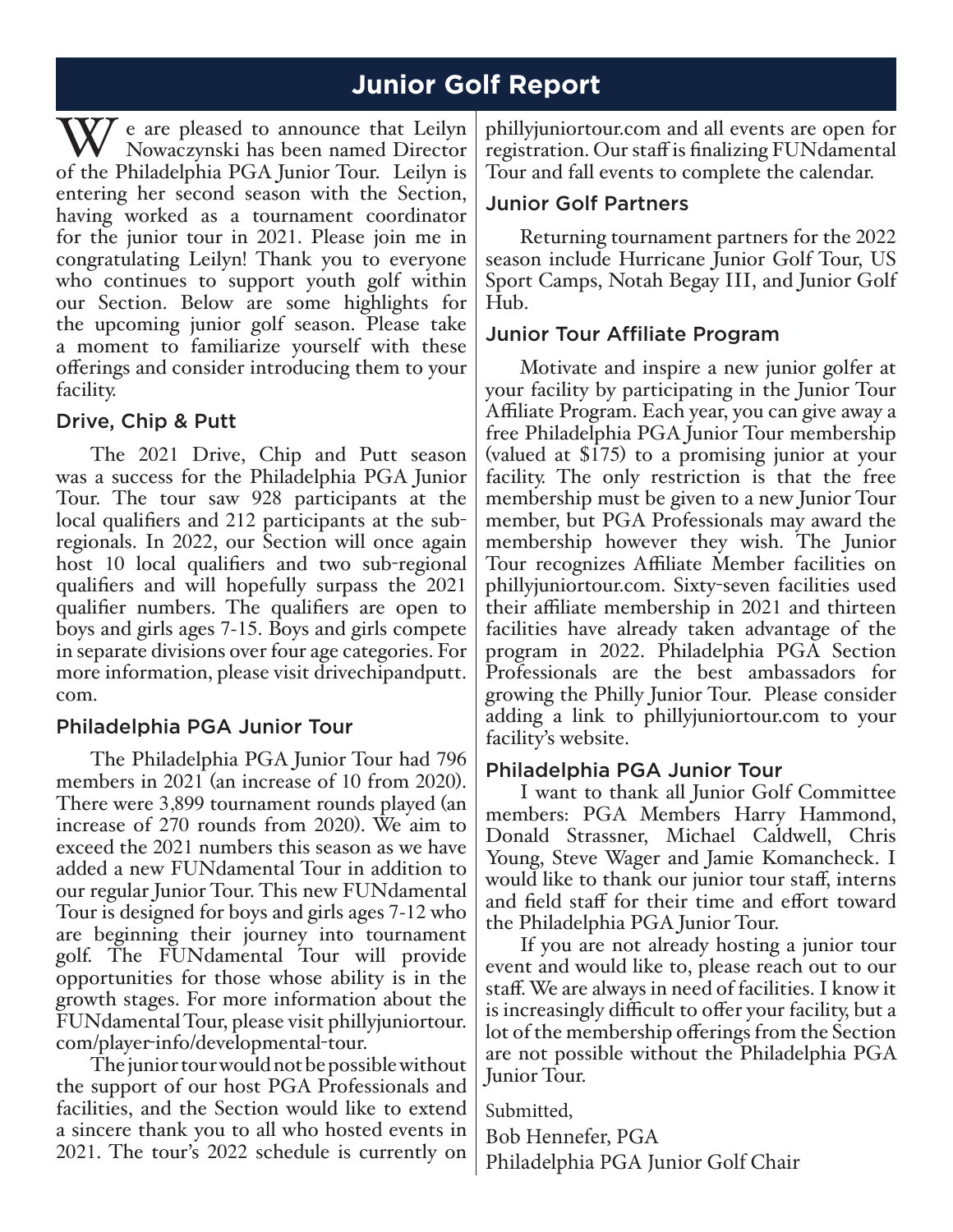### **Director of Tournaments' Report**

T wenty-twenty-two promises to be the<br>most anticipated golf season in our<br>lifetime. Not only do we have a dwindling lifetime. Not only do we have a dwindling global pandemic, but golf has never been stronger and many of our lives are returning to normal. The past two years have been the most challenging and difficult in our lives, both personally and professionally. Many of us have lost friends and loved ones along the way and I, for one, have a deeper appreciation for the little things in life that I've taken for granted; like Dave McNabb. Thank you to the many PGA Professionals that I relied upon over the past two years for your advice and guidance. We have grown stronger and more resilient through this process and I thank each and every one of you. Yes, even McNabb.

We are blessed to be part of the finest section in the country and our tournament program is second to none. This is due, in large part, by our Section Tournament Director Brian Schulte, PGA; Executive Director Geoff Surrette, PGA; and our amazing tournament and Section staff. Special thanks to all of our 2021 Tournament Committee members for their service over the past few years. You have led us through some of the most challenging circumstances we've ever encountered and you've done so with admirably.

#### 2021 Tournament Committee

Chair: Eric Kennedy, PGA John Appleget, PGA Ben Debski, PGA George Forster, PGA Dustin McCormick, PGA Jason Gebhart, PGA Chair: Eric Kennedy, PGA Ashley Grier, PGA Bob Hennefer, PGA Ben Debski, PGA Joe Kogelman, PGA

Thanks to the many Section members for continuously filling up my inbox with suggestions for improvement. In order to bring a fresh perspective to our events, we've created a new tournament committee with the goal of improving our award winning tournament program even further.

#### 2022 Tournament Committee

| Chair: Eric Kennedy, PGA Jason Gebhart, PGA |                                       |
|---------------------------------------------|---------------------------------------|
|                                             | Pat Butkus, PGA Dustin McCormick, PGA |
| John Cooper, PGA Dave Pagett, PGA           |                                       |
| Joanna Coe, PGA Patti Post, PGA             |                                       |
|                                             | Ben Debski, PGA Andrew Turner, PGA    |

Our Committee is dedicated to serving the needs of the entire membership and enhancing our tournament program to keep it the best in the country! Feel free to fill up their inboxes as well.

#### Thank You to Our Partners

Even with the hard work and dedication of our Section staff and committees, our tournament program would not be possible without the generosity of our great sponsors.

No golf company is required to provide us with prize money each week so it is incumbent upon each of us to show our appreciation in any way possible. As I have mentioned in years past, I challenge each member to ask several questions before each event. "Who is writing the check?" and "What are their goals for this event?" Maybe it's to open an account or increase sales, but more often than not it's to gain valuable feedback from the professionals on the front lines. Just remember: we are blessed to have great sponsors; it's our job to keep them.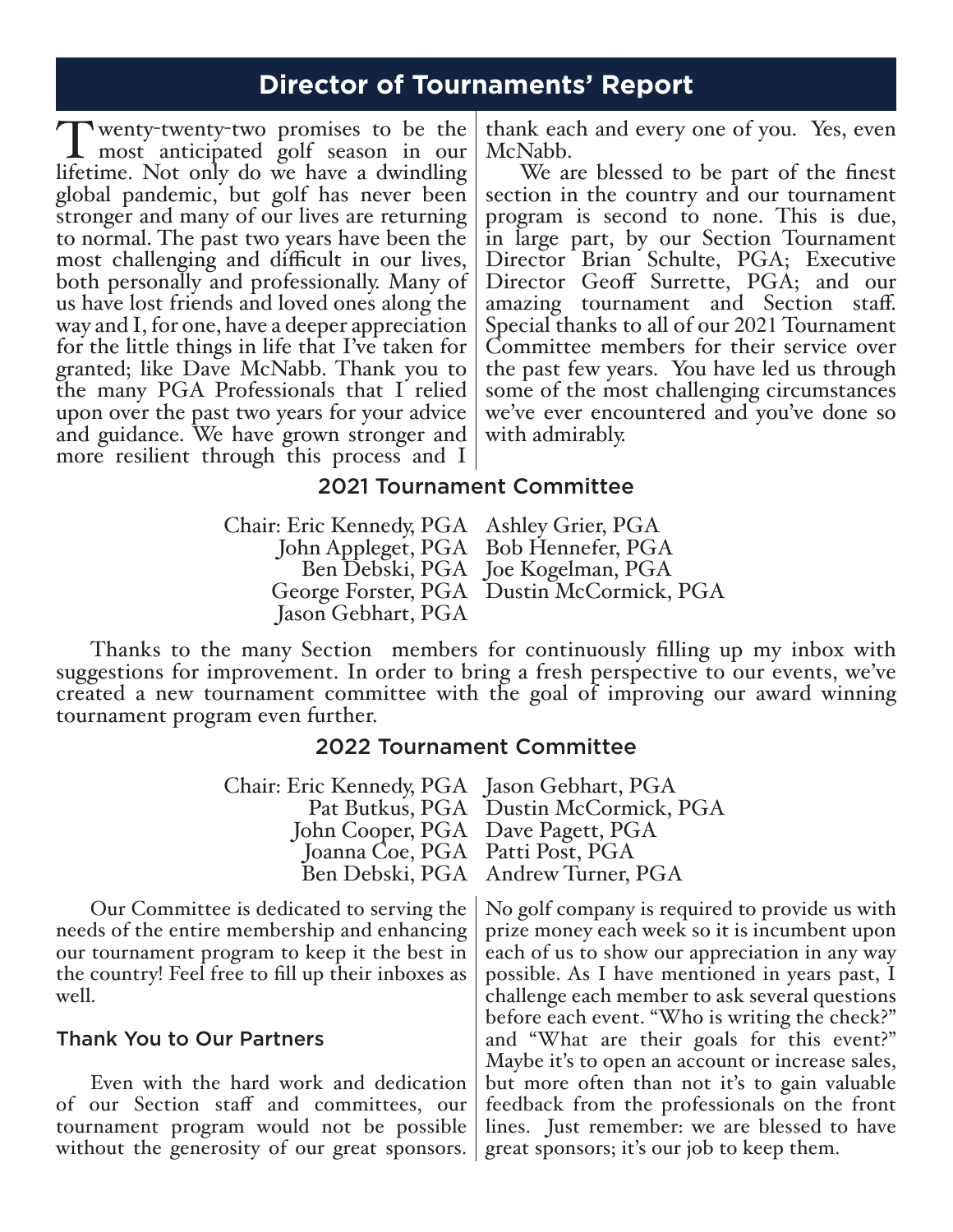#### 2021 Recap

A special thank you to all facilities, their memberships and staff for hosting events this season. Our events would not be possible without great venues and accommodating memberships. Our tournament program is the best in the country, with some of the strongest fields and highest purses. Among our 2021 highlights included our first ever Women's Philadelphia PGA Professional Championship. As a result and in an effort to continually grow the game and expand our diversity, beginning in 2022 we will begin recognizing our Women's Player of the Year as well.

#### 2022 Forecast and Changes

As I mentioned earlier, the 2022 golf season is one of the most highly anticipated seasons in recent memory. Along with our traditional major events like the William Hyndman III Memorial Classic, Haverford Philadelphia PGA Classic, Philadelphia Players Championship and the Philadelphia PGA Professional Championship, we have now added the Silvercrest Cup at Gulph Mills. The elite, 72-player field will be determined at four separate qualifiers throughout the summer. We are excited to have Silvercrest Asset Management Group, a great new sponsor join our Section. But arguably the most exciting addition to our schedule is the Pro-Superintendent at the venerable Overbrook G.C. I can't imagine a better venue or host professional to stage this inaugural extravaganza.

The Section will continue our already successful travel pro-am schedule. We will once again visit Destination Kohler in the fall and Pinehurst in the spring. For those of you that have not had the good fortune to attend a travel pro-am, I encourage you to do so. It is an excellent way to build relationships with members, visit exotic resorts all while convincing our spouses that it is actually "work."

Although the 2022 tournament season will bring a return to normal event procedures, we have made some additions along with the following changes in rules/protocols:

- **Priority Listing for Receiving Entries** (Section 5.09) - For the 2022 season, priority listing for tournament entries will be in effect for all Player of the Year points events. When the field size is limited, entries will be accepted based on the following priority listing:
	- PGA Member in good standing and a TPD member.
	- PGA Member in good standing and a Non-TPD member.
	- PGA Associate in good standing and a TPD member.
	- PGA Associate in good standing and a Non-TPD member.
	- Pre-Associate in good standing and a TPD member.
	- Pre-Associate in good standing and a Non-TPD member.

• Women's Pro-Am - A new event has been added to the 2022 schedule that will be held at Hershey C.C. on October 14. Teams will be comprised of one woman PGA Professional and three women amateurs.

• Single rider golf car preference is no longer an option with carts limited to participants only (no spectators or caddies in carts, no exceptions).

• Paper scorecards will continue to be the official scorecard with each group maintaining online scoring as well.

Lastly, thank you, the Section members, for making this the best section in the country to both play and work. Here's to a successful 2022 golf season, great weather and good competition but most importantly, I hope we all have a chance to enjoy the little things...like Dave McNabb.

All the best,

Eric Kennedy, PGA Philadelphia PGA Director of Tournaments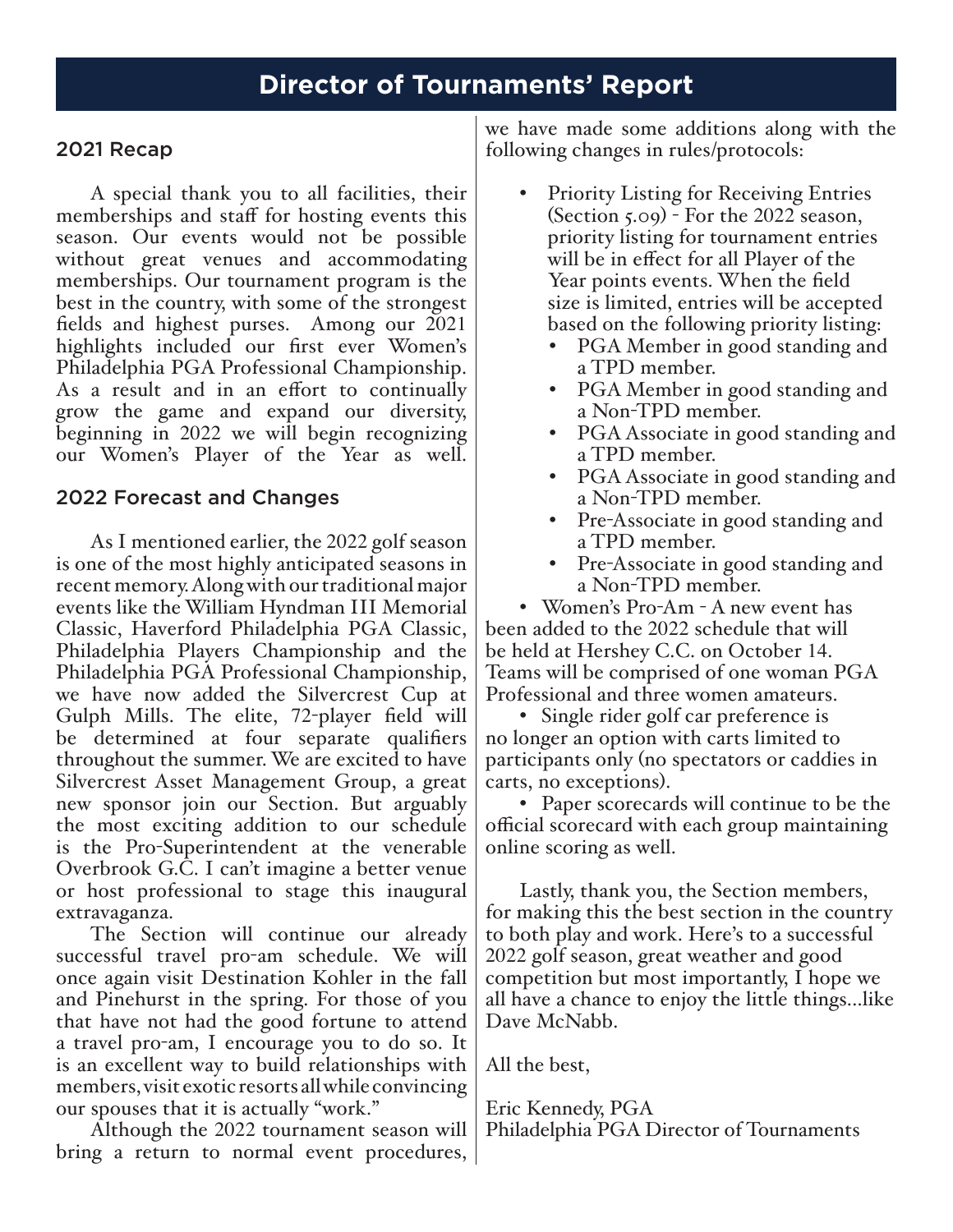# **PGA REACH Philadelphia Report**

The 2021 season was a successful one<br>for PGA REACH Philadelphia as we<br>continued to grow in our programming and continued to grow in our programming and fundraising efforts. Despite the continued challenges the world faced in 2021 the foundation was able to leverage the golf industry's recent boom to positively continue our mission of impacting lives through our three pillars: Youth, Military, and Diversity & Inclusion. The foundation made some staff changes in the 2021 season as Leila Mackie, PGA, took a job with PGA of America as a Career Consultant/Recruiting Specialist, and Courtney Curcio was promoted to the foundation's director. Recently, the foundation hired Gervon Williams as foundation coordinator and hired a PGA WORKS Fellow as a 12-month fellowship. The foundation's committee has been a liaison and representative for the foundation's vision to be more than just golf in our community. We seek to change the perception of the game by providing opportunities and pathways to those in the youth, military, and diverse populations. I would like to thank our entire committee for their time and voluntary support. The committee focuses on two areas: programming and fundraising. Below are the foundation's programming and fundraising efforts for this season, and for more information please see the strategic plan or visit pgareachphiladelphia.com.

#### PGA Jr. League

PGA Junior League is a phenomenal program to implement at your facility; most of those facilities that have implemented the program have seen tremendous success. Participation in the program among our Section continues to grow over the years. This year PGA of America implemented their own new software. It was developed to be more user friendly and have all platforms on one site (PGA Jr. League, PGA Family Cup, and PGA.Coach). The plan is to resume postseason play and championships in 2022.

- Section qualifier (East Division): August 9
- at Philmont C.C.<br>Section qualifer (West Division): August 1
- at Carlisle C.C.<br>Section championship: TBA

### PGA HOPE Philadelphia

PGA HOPE (Helping Our Patriots Everywhere) is the PGA of America's flagship military program, introducing weekly golf clinics to veterans with disabilities to enhance their physical, mental, social and emotional well-being. Locally, the PGA HOPE Philadelphia program has served over 400 veterans through our location chapters and has provided job opportunities and continued programming for the veterans. In <sup>2022</sup>, we will have a total of eight chapter locations (see below for the programs).

- 
- 
- 
- Bensalem Township C.C., Bensalem, Pa.<br>
Indian Springs C.C., Marlton, N.J.<br>
C.C. of Harrisburg, Harrisburg, Pa.<br>
Union League Liberty Hill, Lafayette<br>
Hill, Pa.
- Union League National G.C., Cape May<br>Court House, N.J.
- 
- Frog Hollow G.C., Middletown, Del.<br>Five Ponds G.C., Warminster, Pa.
- Glen Brook G.C., Stroudsburg, Pa.

#### Golf in Schools

Our Golf in Schools program has seen a great amount of support and interest from local area schools and administrators. We have partnered with GAP and the First Tee of Greater Philadelphia, and together we use SNAG Golf to introduce physical education teachers to the curriculum so they can incorporate it into their class schedules. The program was in at least 50 different schools / districts in 2021 and 2022. We support this program through PGA REACH Philadelphia by funding the program to local schools that participate. Our goal is to continue to grow the program by adding new schools each year. We also have plans to enhance the program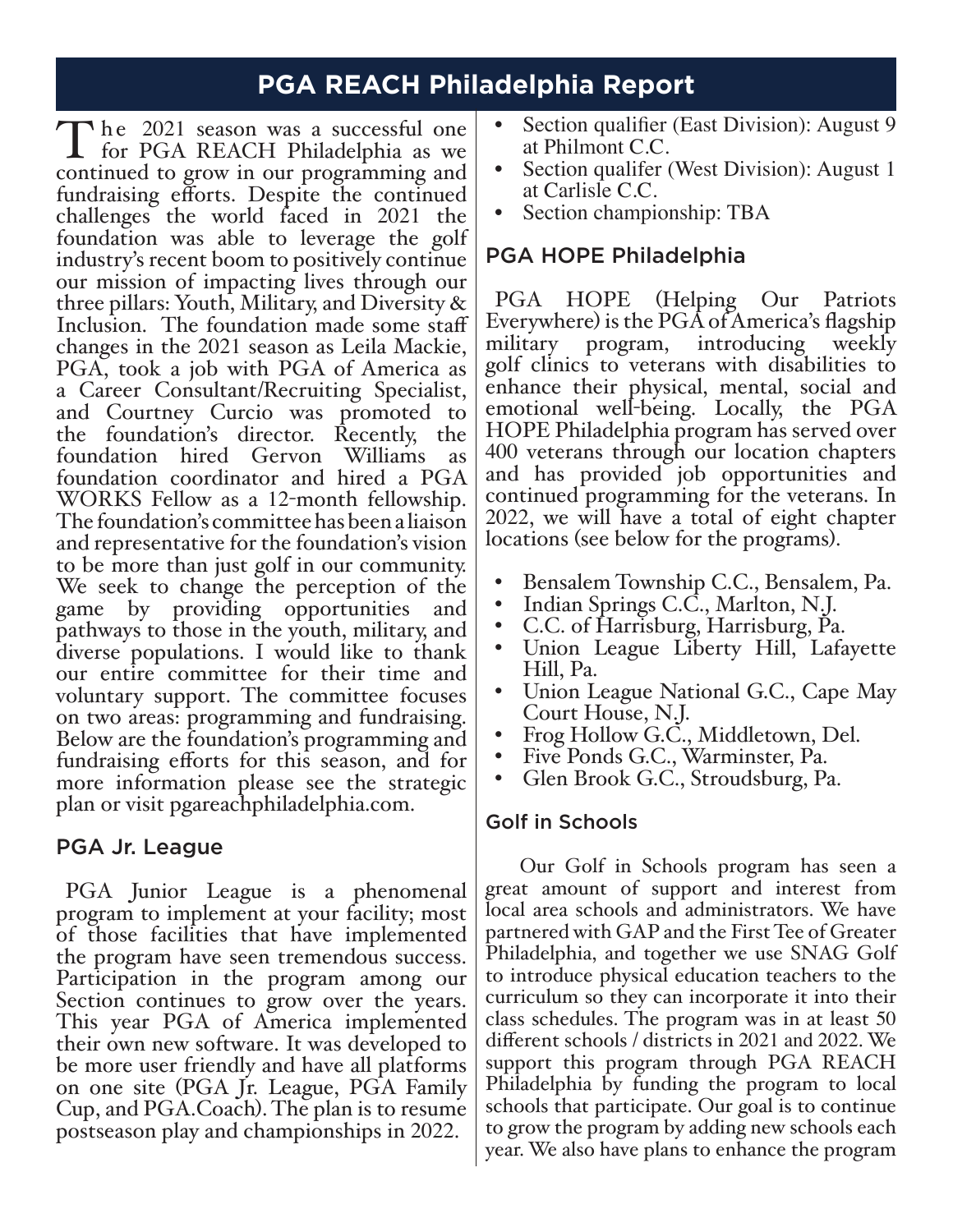# **PGA REACH Philadelphia Report**

by building an after-school component to the program as a next step for kids that participate. Program activation is dependent on the school's reopening guidelines for 2022-2023 school year.

#### Philadelphia PGA Junior Tour Diversity **Scholarships**

With opportunities to learn, grow, and compete, many tour members graduate to play at the college level and beyond. The Philadelphia PGA Junior Tour is proud to help in developing social skills, self-esteem, and inspire youth in our community by providing scholarships to individuals from diverse backgrounds. The foundation built upon its existing diversity programs by expanding its Philadelphia PGA Junior Tour Diversity Scholarship recipients to 11, including five new for 2021; working with additional PGA Professionals for its Diversity Scholarship mentor program; and partnering with the Philadelphia Cricket Club's 1854 Foundation to provide golf equipment. The Philadelphia PGA Junior Tour Diversity Scholarship includes: annual tour membership dues and tournament event fees (up to seven tournaments per year until recipient turns 18 years old). The 2022 applications are currently being reviewed and they will be selected in the next few weeks.

#### Mentor Program

PGA WORKS Collegiate Championship will be in town this year May 2-4 at Union League Liberty Hill and Union League G.C. at Torresdale. The PGA WORKS Collegiate Championship (PWCC) was created in 1986 to highlight competitive golf programs at the most underserved and underrepresented minority-serving institutions in the country, and educate and inspire student-athletes to pursue career opportunities in the business of golf and beyond. PWCC is considered the most culturally significant championship in collegiate golf (82 percent of 2021 players identified as "non-white"). In conjunction with the PWCC, PGA WORKS will host Beyond the Green and Youth Day, a career exploration event designed

to educate and inspire talent from historically underrepresented backgrounds to pursue careers in the business of golf and beyond. As a foundation, we will receive a fully funded PGA WORKS Fellow as a full-time employee.

#### Mentor Program

The goal of this program is to provide a mentor that can serve as a role model and coach for our junior golfers enrolled in the Philadelphia PGA Junior Tour Diversity Scholarship program.

#### Fundraising

Golf Marathon: The Philadelphia PGA Section's 100-Hole Golf Marathon was established by Section PGA Professionals to raise money for the programs supported by PGA REACH Philadelphia. PGA Professionals, and all other willing supporters will play 100 holes of golf in one day, on a date of their choosing anytime throughout the 2022 golf season. Last year our Section raised \$37,500 through the golf marathon and our goal is to beat that number this year. We need the support of our PGA Members to help us reach our goal, please consider participating in 2022 by holding an event at your facility. Thank you to those PGA Members that continue to support PGA REACH Philadelphia and give back to your community by taking part in this event year after year, we really appreciate it.

**Pro-Am Championship:** We are excited for our annual PGA REACH Philadelphia Pro-Am Championship, and the event is scheduled for October 11 at the Philadelphia Cricket Club. Proceeds raised from this event will go toward supporting foundation programs and services for youth, military, and diverse groups. Registration information and sponsor / team entry details can be found on the Section tournament schedule as well as on pgareachphiladelphia.com.

Birdie Program: PGA REACH Philadelphia offers its REACH for Birdies program for the Philadelphia PGA Section tournament season to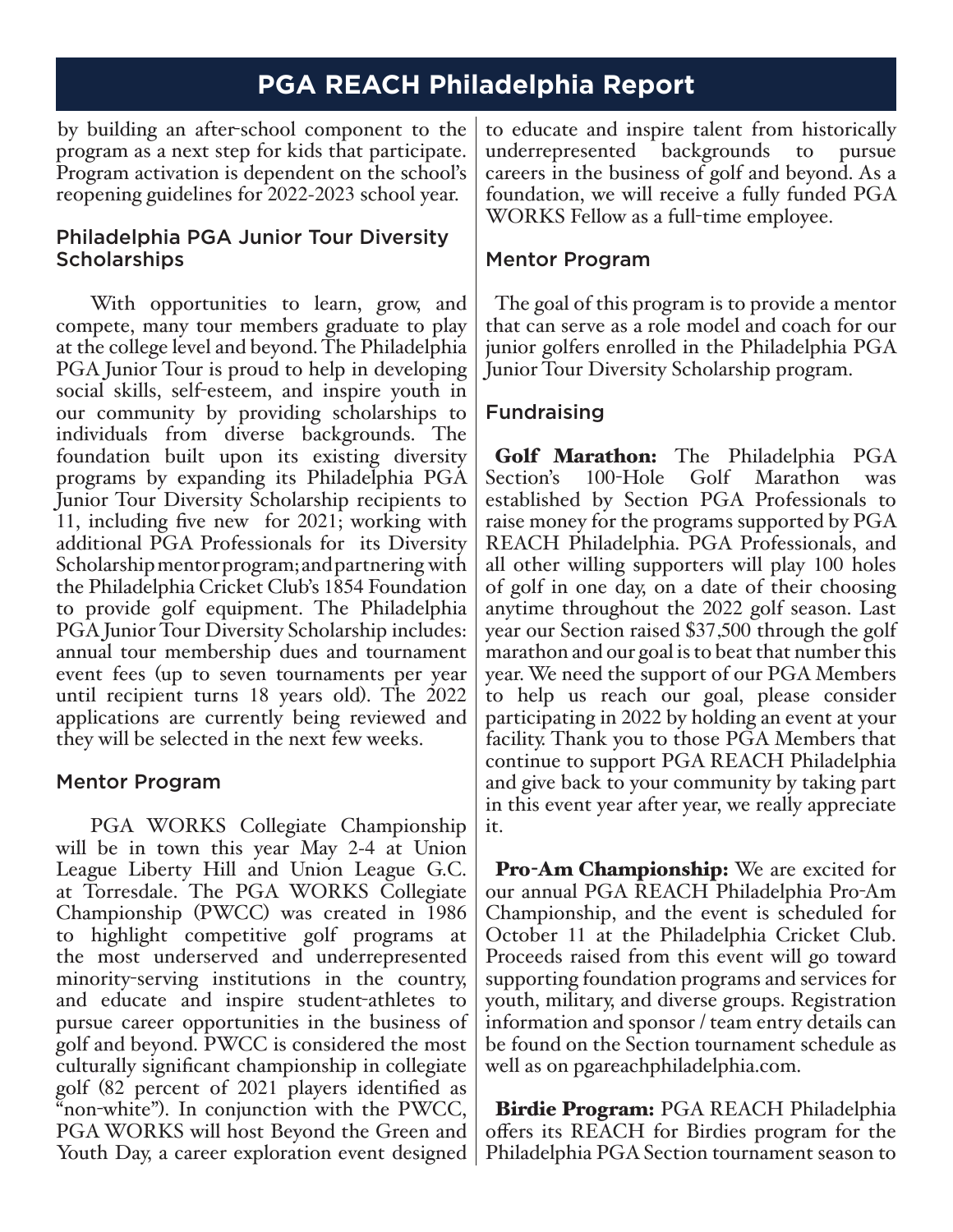# **PGA REACH Philadelphia Report**

help support the foundation. When joining the program, PGA Professionals make pledges to donate a certain dollar amount for each birdie and or eagle that they make during all official Section and PAO events, tracked by Section staff.

Equipment Rental Program: PGA Members are able to rent Golfzilla, an inflatable hippopotamus, Birdie Balls, SNAG kits, inflatable nets, and more, for your facility programs and events. Simply contact the Section office to reserve your day and time in advance. Facilities have used the equipment for junior golf camps, family events, member guest tournaments, etc. Over 70 facilities have utilized this program so far and have seen the value it can add to their events. All the rental proceeds go to our PGA REACH Philadelphia.

In conclusion, I would like to invite all of you to get involved with these programs in any way you can. Please reach out to Courtney, myself, or any of the committee members

for more information on how you can help support PGA REACH Philadelphia. We are here to be ambassadors for our Section and to help you at your facilities grow the game and make a difference in people's lives.

On behalf of the Foundation Committee, I would like to thank Geoffrey and his entire staff for all their hard work they do on a daily basis, and hopefully we can all look forward to another busy golf season in 2022!

Respectfully submitted,

Dustin McCormick, PGA PGA REACH Philadelphia Committee Chair

### PGA REACH Philadelphia Committee

| Chair: Dustin McCormick, PGA Michael Little, PGA |                                         |
|--------------------------------------------------|-----------------------------------------|
|                                                  | Sam Ambrose, PGA Kyle Monahan, PGA      |
|                                                  | Jeffrey Briener, PGA Dan Mrozinski, PGA |
| John Carpineta, PGA Scott Reilly, PGA            |                                         |
|                                                  | Gerry Davis, PGA Jenna Soranno, PGA     |
|                                                  | Jason Lamp, PGA Steve Wager, PGA        |
|                                                  | Bob Lennon, PGA Kevin Wiest, PGA        |
|                                                  |                                         |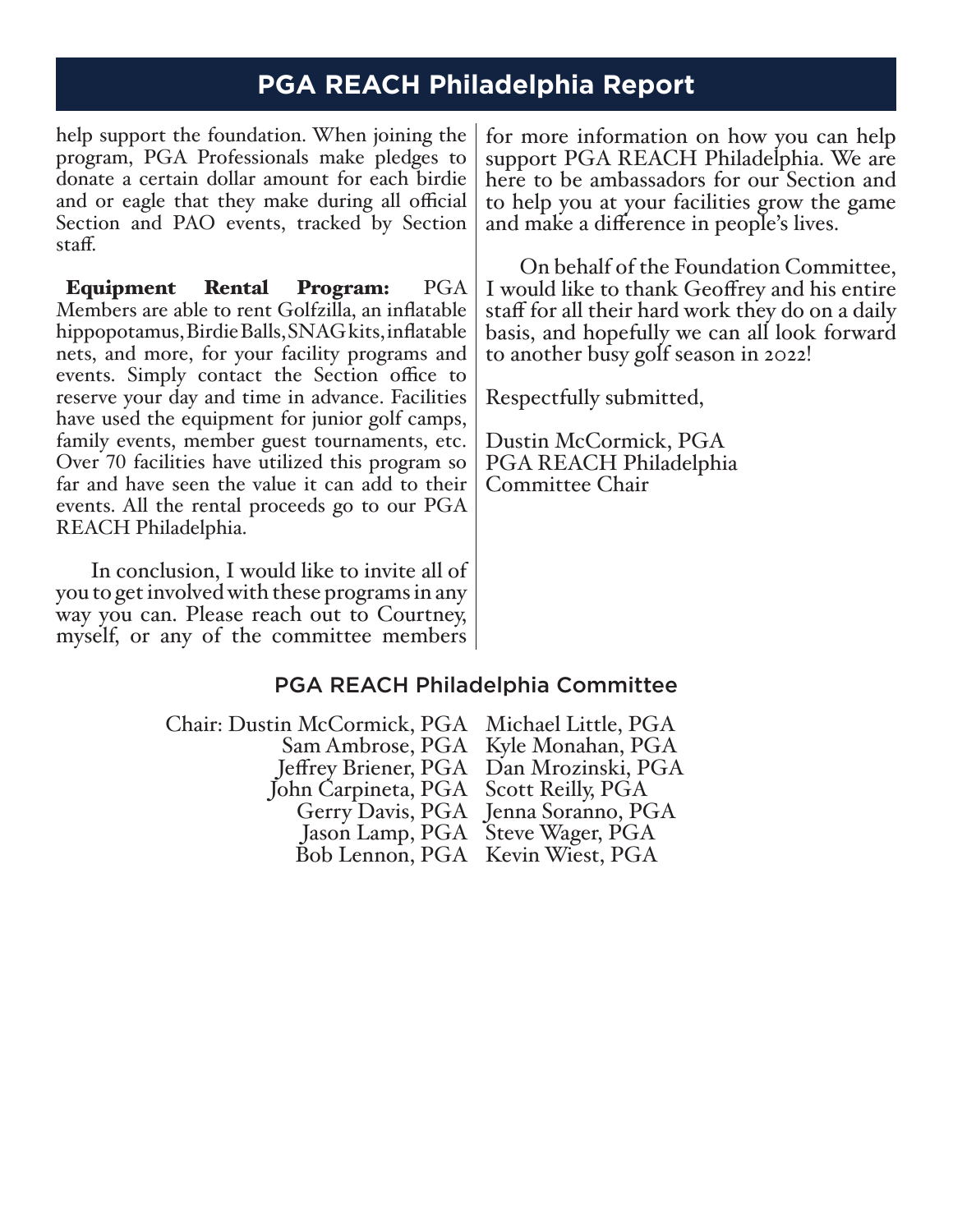# **Central Counties Chapter President's Report**

I hope this report finds everyone in good<br>health as we are hopefully getting to the<br>end of this two year battle across the globe end of this two year battle across the globe. It is almost hard to believe the amount of obstacles we have had to work our way around throughout this COVID journey, but hopefully there is at least some light at the end of the tunnel.

A huge thank you to Jim Haus and everyone at Bent Creek for offering to host our spring meeting. It has been far too long since we've had an in-person meeting, and I for one cannot wait to get everyone back on site and together again! Bent Creek is a fantastic facility, and we certainly appreciate

Once again Jason Gebhart, our tournament director, has put together a great slate of pro-ams for the 2022 season. The Chapter Championship will return to Williamsport C.C. this summer, and Colonial C.C. will host the fall meeting. Once again, we have some really fantastic venues in the Chapter and we're honored that they share their facilities with us!

Just a friendly reminder the MSR cycle ends this summer. The team at the Section has once again put out a bunch of valuable learning opportunities over the winter and I hope everyone took advantage of them. If you're still short on hours, please address it as soon as possible. Once we get into full season mode it just gets harder and harder to find

the time to squeeze in those last few MSRs.<br>I would like to encourage everyone to get out and support our events this summer. We are all busy and understaffed, but it's really important to keep the Chapter active so we can continue to provide playing opportunities in the Central Pennsylvania region. Even if it is just one of two more events than you played in 2021, it's imperative we keep growing our numbers and supporting our fellow PGA Professionals.

Lastly, thank you as always to Geoff, Barb, Sue and the entire Section staff. They do the majority of the heavy lifting for us and are phenomenal at what they do. I don't

think we can thank them enough for keeping everything running smoothly for us year in and year out.

Respectfully submitted,

Judd Caruso, PGA Central Counties Chapter President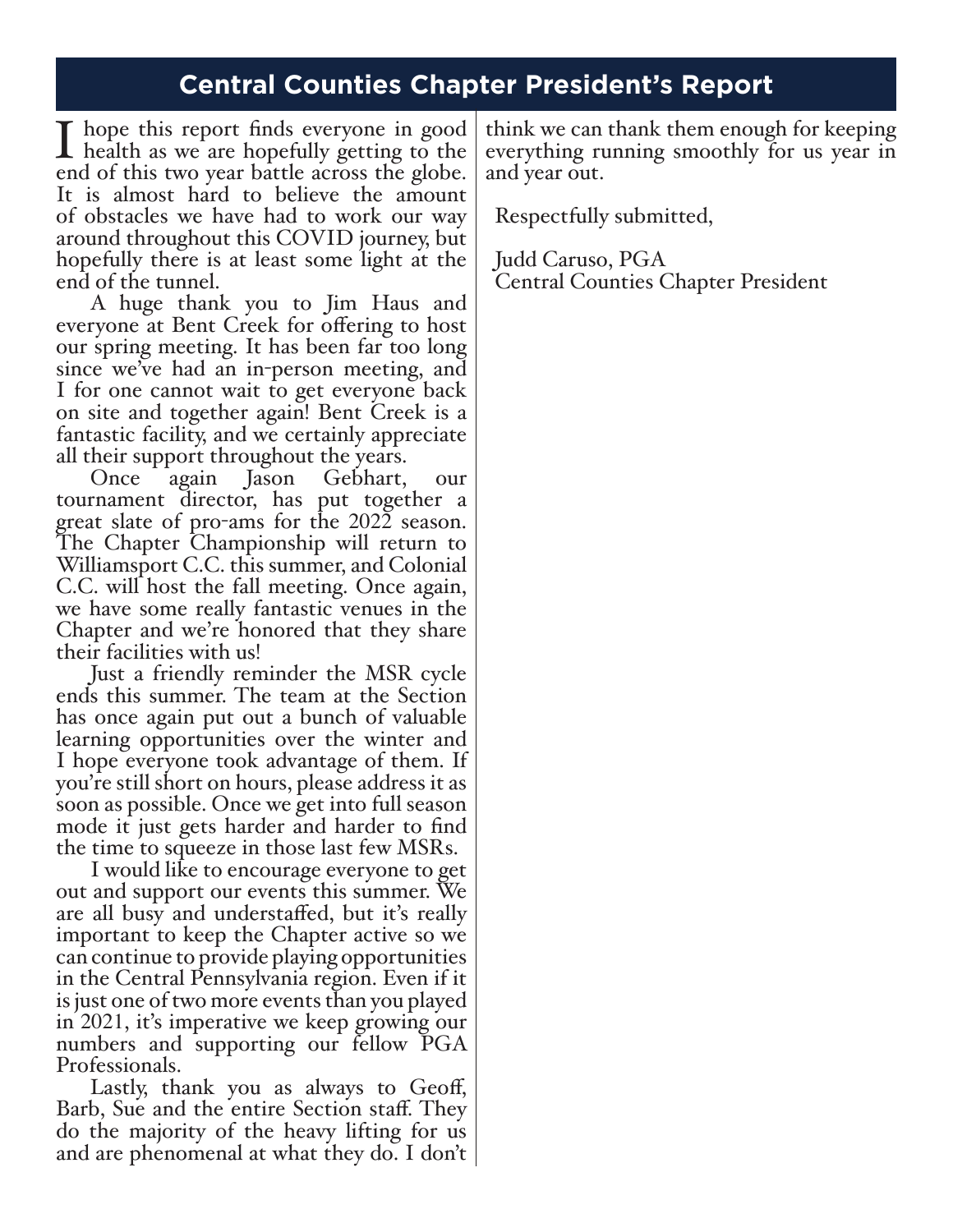### **Instruction Committee Report**

Ou r Instruction Committee is committed opportunities for the 2022 season. We to providing a range of educational recently conducted a winter Teaching & Coaching Summit at Whitemarsh Valley C.C. that was a huge success. We learned about a variety of relevant topics from a diverse panel that included Dr. Mike Duffey, Jason Miesch, Eric Handley, Dan Merrell, Kevin Sprecher, James Hong, John Dunigan, and Dr. Will Wu. We received some great feedback via a post event survey that we will utilize in an effort to continue to improve upon our offerings. We are in the process of brainstorming for another Teaching & Coaching Summit for this coming autumn, that will feature more of a hands-on approach to teaching than what was possible during our indoor winter summit.

The end of 2021 and beginning of 2022 have presented me with some personal challenges as one of my children suffered a traumatic brain injury during a soccer game back in December. It has been the biggest challenge I have ever had to face. He is recovering pretty rapidly, and is expected to make a full recovery. It did however, give me

a chance to reflect on what's important in life. The medical professionals, community at large, friends, and many others, have been amazing in supporting our family through this very difficult time. Regardless of what social media and the news say, there are still lots of good people in this world. I was able to do a lot of soul searching, and I believe I am called to help people. For me professionally, that is twofold. First, I am committed to helping my students get more enjoyment out of playing golf. Secondly, I am committed to helping my peers become more successful teaching golf by sharing my experiences and chairing this committee. We have a wonderful committee who all share the same vision. We are all here to help you. If there is anything you'd like to see in terms of what the Instruction Committee provides, please do not hesitate to ask. We are all on the same team. Also, if there is anything any of our committee members can do, I can say with a high level of confidence that they would be more than happy to share their expertise. The game of golf is in a good place, but we need to make sure those who are trusted to pass the game along to others have all of the tools necessary to be successful both personally and professionally.

#### Instruction Committee

Chair: Andy Miller, PGA Eric Handley, PGA<br>John Bierkan, PGA Frank Hesson, PGA Bob Crowther, PGA Dan Merrell, PGA Becky Dengler, PGA Steve Wager, PGA John Dunigan, PGA John Bierkan, PGA Frank Hesson, PGA

Respectfully submitted,

Andy Miller, PGA Philadelphia PGA Instruction Committee Chair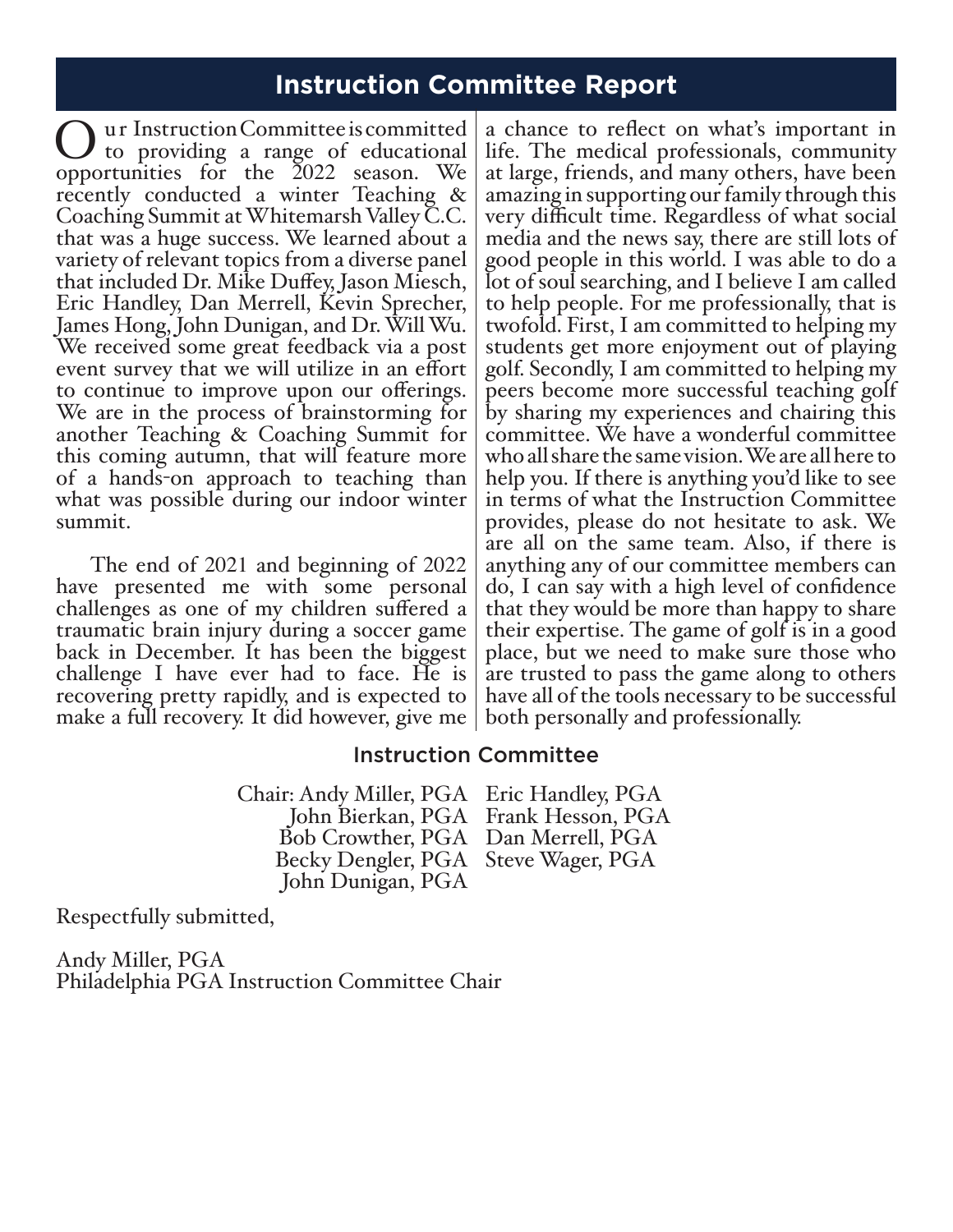### **Philadelphia Assistants' Organization Report**

We eagerly await the 2022 golf season,<br>together, playing golf, and doing what we together, playing golf, and doing what we love as golf professionals. The Philadelphia Assistants' Organization (PAO) had a progressive year in 2021 and building on that success is our number one goal. Last year, PAO membership was up 32 percent from the previous year. Thank you all for your continued support of this organization, the more involvement we generate the stronger we become!

We would like to recognize two members of PAO leadership who have made significant contributions to the organization and moved on this year. Steve Frederick, our former Education Chair and Co-Chair, accepted the PGA Head Professional position at Radnor Valley C.C. Ashley Grier, our former Tournament Chair, is returning home to the Middle Atlantic PGA Section to work at her family's owned Yinglings G.C. in Hagerstown, Md. These changes created an opportunity for other members to be involved in leading the PAO. Cameron Small, Aronimink G.C., and Andrew Turner, Berkshire C.C., eagerly expressed their interest in joining the PAO board, and have improved our offerings in a short amount of time.

#### 2022 PAO Board:

- 
- 
- 
- Co-Chair: Keith Clawson, PGA<br>• Co-Chair: Jeff Kiddie, PGA<br>• Tournaments: Andrew Turner, PGA<br>• Communications & Mentorship: Brad<br>Sanders, PGA
- 
- Education: Cameron Small, PGA<br>• Youth Golf / Charity / Finance: Anthony Shields, PGA

**PAO Spring Meeting:** The PAO Spring Meeting will be held in person on Monday, April 11 at DuPont C.C. This meeting will feature a short meeting, an educational offering, and will conclude with golf. Highlights of the upcoming season will be shared, best in state golf instructors John Bierkan and Mark

Sheftic will lead a golf institution seminar, and then partners will take to the golf course for some fun competition. We encourage all PAO members to register and attend as it is a terrific way to kick off the season.

**Tournaments:** We are looking forward to a fun year of tournaments centered around competition and camaraderie. As always, we will have our combined PAO events in conjunction with regular Section events. Those combined events are: Delaware Valley Open, TaylorMade Classic, Conestoga Classic, William Hyndman III Memorial Classic, Doylestown Open, and the Jack Jolly Championship. We will also host four to five PAO stand-alone events throughout the season to be announced at a later date. Please reference the Section website for the PAO tournament calendar and season-long standings. Finally, after a two year hiatus, we welcome back the return of the PAO seasonlong match play tournament.

Prior to the start of another year of PAO events, we would like to extend a sincere thank you to those that make what we do possible. Thank you to all of our host PGA Professionals / facilities, the Philadelphia PGA Section tournament staff, and our generous sponsors including Conrad Radcliffe. We are extremely appreciative of the generosity and support of those involved.

**Education:** The PAO has made it a priority to bring quality educational offerings to our membership this year. Our educational program came out of the gates strong with a career development webinar featuring some of the finest PGA Professionals in the country, including Scott Nye, Merion G.C.; Jeff Kiddie, Aronimink G.C.; and Jim Smith Jr., Philadelphia Cricket Club. Joining these fine professionals were Jonathan Gold and Leila Mackie with the PGA of America, offering best practices for modern day interviewing and recruiting.

Another great PAO educational offering featured Dean Kandle, GBN. Participants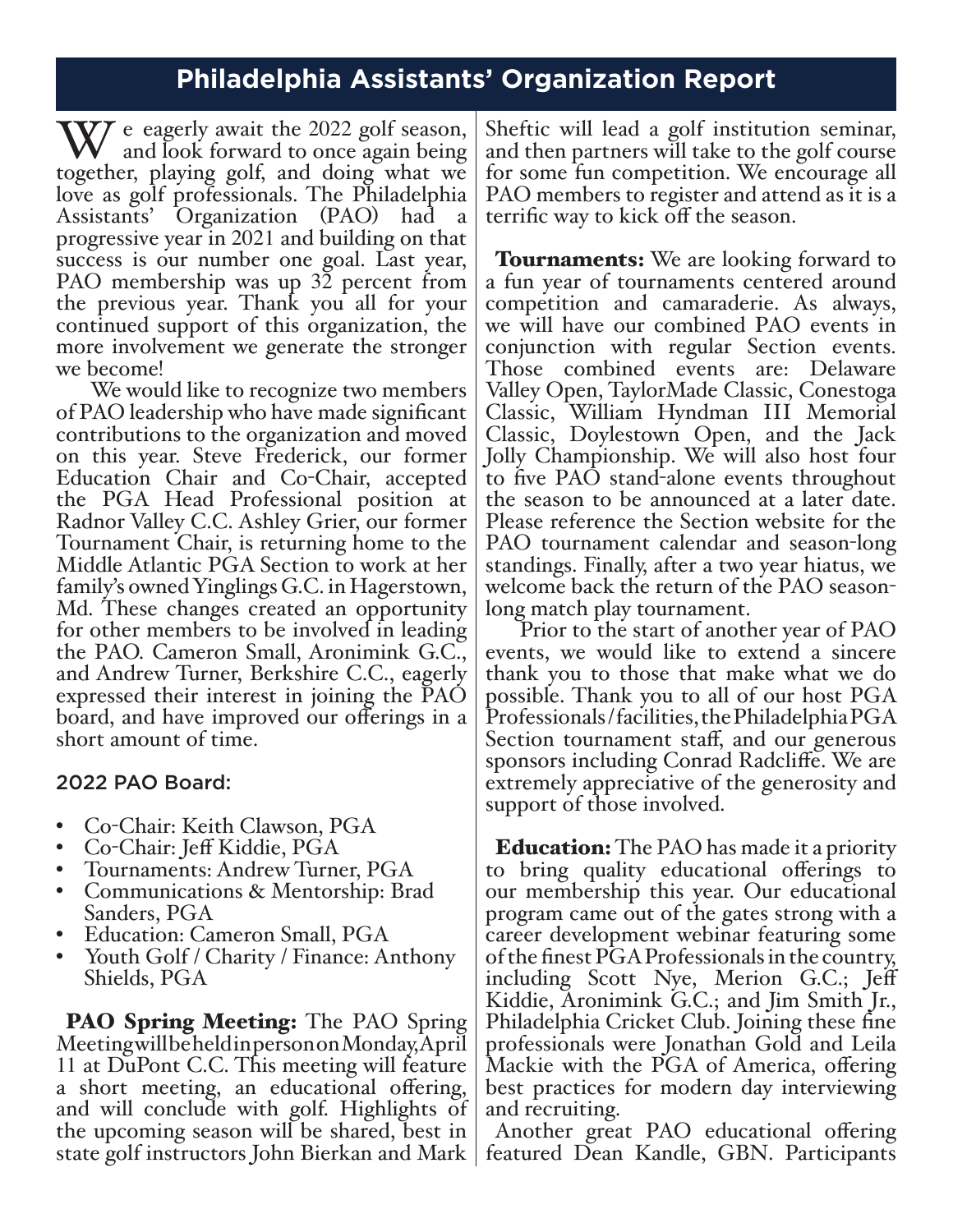### **Philadelphia Assistants' Organization Report**

learned methods to implement in their work to "lead now" no matter their current title. In addition, Dean shared proven tactics to help stay organized and better manage responsibilities. Thank you Dean, for supporting the mission of the PAO.

Our next education offering will be featured at our PAO Spring Meeting on Monday, April 11. Best in state teacher, John Bierkan, Aronimink G.C. and Mark Sheftic, Lookaway G.C., will be sharing their expert knowledge and passion for teaching during a golf instruction seminar prior to the golf portion of the meeting. This will surely be an invaluable seminar that you will not want to

miss.<br>The PAO is very proud of the quality education offering we have been able to provide to our membership so far in 2022. If you have any suggestions for topics or know of someone who would like to be involved in bringing quality education offerings to our organization, please reach out to Cameron Small. Now that the golf season is upon us, everyone is about to become extremely busy at work. The PAO will strive to feature smaller scale educational offerings throughout the season and resume our large scale events in the fall.

**PAO Spring Meeting:** The PAO is eager to continue to grow membership and increase overall involvement in 2022. In an effort to offer an engaging and rewarding membership experience, the more members who join and participate in our community the stronger it can become. Despite your background or your desired career path, the PAO is eager to welcome you to our organization to help you pursue your industry goals.

Networking: Throughout the years, the PAO has created a platform for introductions, helped strengthen networks, and fostered many friendships on and off of the golf course. The PAO has developed a far-reaching network of past and present members. Assistant professionals who join and engage with our organization will surely

be able to expand their personal network.

Join and get involved today!<br>PAO Patron Program: PAO Patron Program: Spring is the perfect opportunity for PGA Head Professionals who put a premium on the self-improvement of their staff to take advantage of the PAO Patron Program. It allows PGA Head Professionals to sponsor eligible staff members for PAO membership. By proxy, they can simply pay the annual PAO membership fee of \$75 for their PGA assistant professionals. By sponsoring your assistants, they will be able to actively participate in tournaments, networking, education, and volunteer opportunities. In the spirit of professional growth, and a pay it forward mentality, we hope you will consider supporting the PAO Patron Program. For more information on this program, please visit the PAO tab or section website or reach out to Keith Clawson at keithclawson@ meriongolfclub.com.

Stay Updated: Be sure to stay up to date on the current happenings of the PAO by visiting the section website or by following along on social media. Regular updates related to our various events and programs will be highlighted on our official Instagram. Please check out our page @philadelphiaPAO1921 and like / share to help our following grow.

Finance / Charity / Youth Golf: This year, the PAO is committed to supporting charity and volunteer opportunities that are aligned with the Philadelphia PGA Section. There are so many great opportunities to give back including PGA REACH Philadelphia and the many programs underneath its umbrella. Engaging and giving back to the golf community is an important aspect of being a PGA Professional. Please consider getting involved in our volunteer efforts this season. Remember, the give is so much greater than the get.

Our first big volunteer effort of the season will be held at the PGA WORKS Collegiate Championship, hosted by the Union League of Philadelphia. A big part of the tournament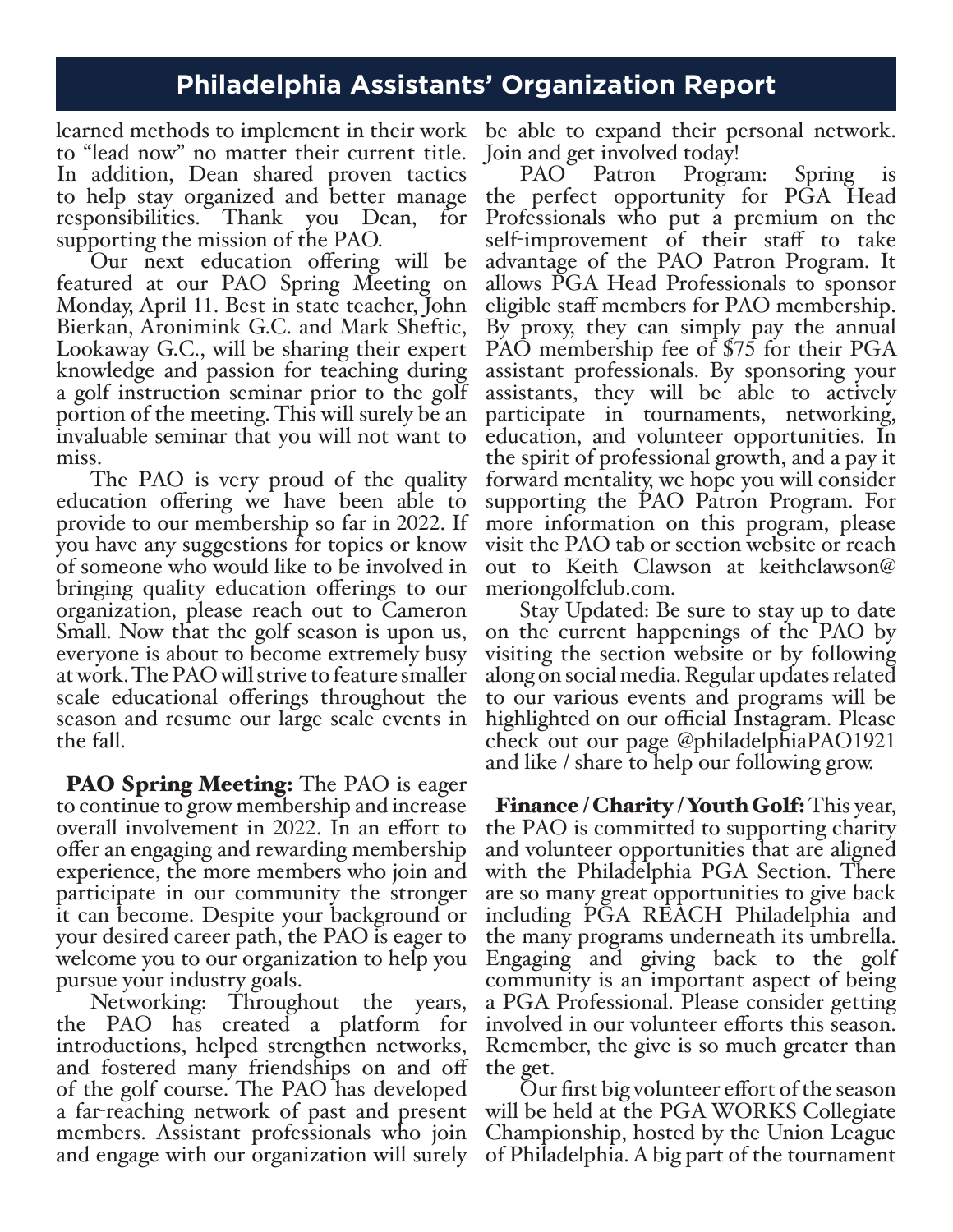# **Philadelphia Assistants' Organization Report**

week is a Youth Day on Saturday, April 30. The PAO is organizing volunteers to help work their junior golf clinic. Our goal is to provide a great experience for the participants of the Youth Day by offering fun and friendly golf instruction during the Junior Golf Clinic. If you are interested in volunteering your time for this great event, please sign up online or contact Keith Clawson at keithclawson@ meriongolfclub.com for more information.

We encourage all PAO members to become involved in the various programs that the Section has to offer. These programs include, PGA REACH Philadelphia, PGA HOPE Philadelphia clinics, Drive, Chip & Putt events, Golf Marathons, and Philadelphia PGA Junior Tour events. You can find more information on these opportunities by visiting the Section website. Please contact us if you have any questions.

**PAO Mission Statement:** The purpose of the Philadelphia Assistants' Organization is to prepare the Assistant Professionals of the Philadelphia PGA Section for future professional success as a PGA Member. We will give Assistant Professionals the opportunities to prepare themselves for the playing ability test, the PGA's PGA Golf Management Program, the golf business, and future PGA Membership. This is accomplished with leadership, mentoring, support through education, networking, and tournament competition.

Thank you and we look forward to a great season in 2022.

Respectfully submitted,

Keith J. Clawson, PGA PAO Co-Chair